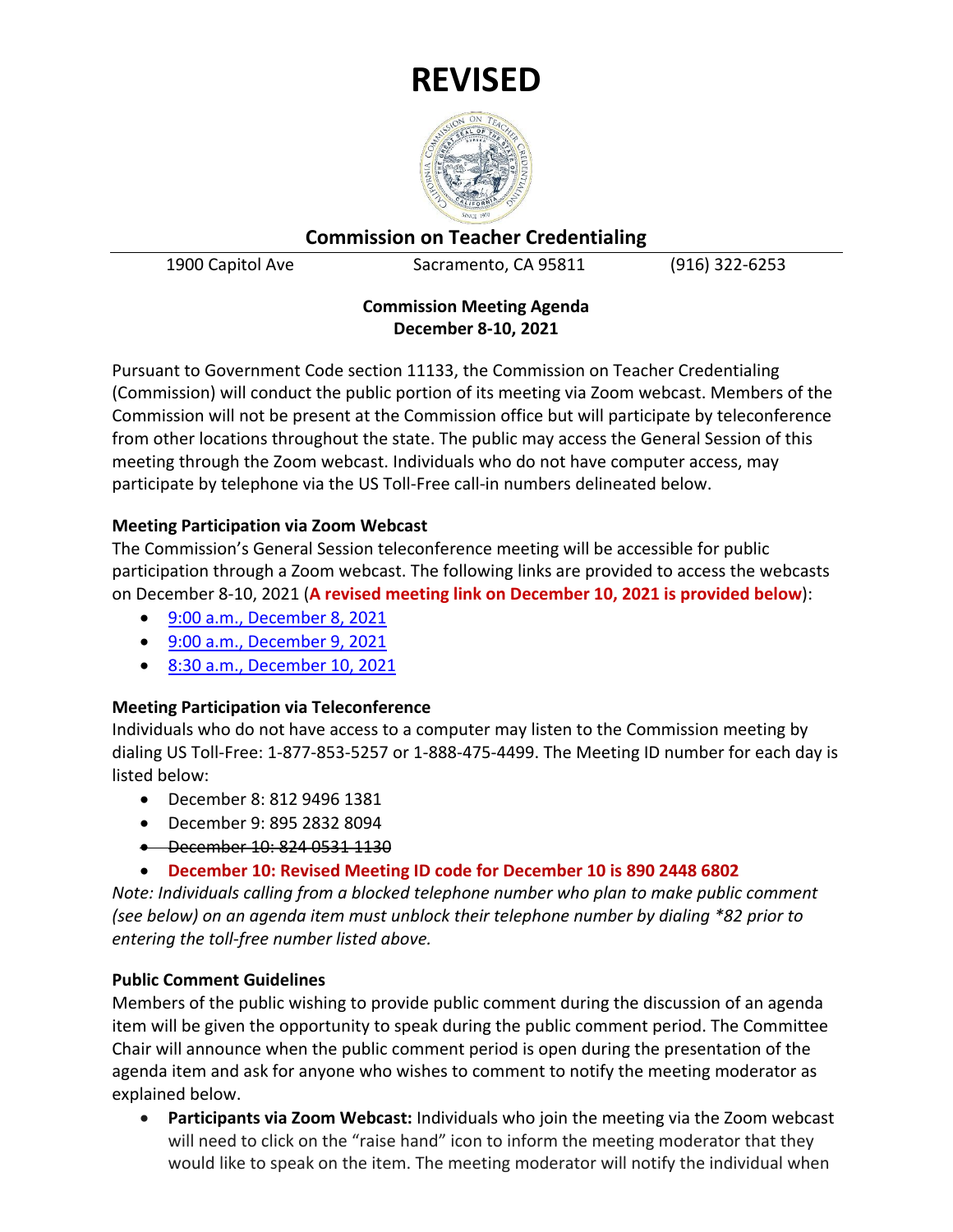it is their turn to speak by calling their Zoom ID (name used by the member of the public when logging into the meeting). At that time, the individual will be prompted to unmute their microphone and will be able to share their comment.

*Note: The Zoom ID name used by the member of the public to join the Zoom meeting will be displayed to the public when the individual provides public comment.* 

• **Participants via Teleconference:** Individuals who join the meeting via the US Toll-Free number will need to press \*9 on their phone to inform the meeting moderator that they would like to speak on the item. The meeting moderator will notify the individual it is their turn to speak by calling the last four digits of their phone number and will allow them to unmute their telephone. At that time, the individual will be prompted to press \*6 and will be able to share their comment.

*Note: Only the last four digits of the caller's phone number will be displayed to the public when the individual provides public comment.*

Public comment may be limited to one-minute per speaker depending on the volume of speakers wishing to speak to a particular agenda item.

# **Written Comments Guidelines**

The public is encouraged, but not required, to submit written comments to the Commission in advance for their prior consideration. In order to ensure Commission members have sufficient time to review all written comments, members of the public are asked, but not mandated, to [submit written comments](https://public.ctc.ca.gov/Meetings/PublicComment/Submit/11) online no later than Tuesday at 5:00 pm the week of the meeting or by sending written comments to Commission on Teacher Credentialing, Attn: Executive Office, 1900 Capitol Avenue, Sacramento, CA 95811. If you have difficulties hand-mailing or submitting your comments online, please email the Commission at [execoffice@ctc.ca.gov](mailto:execoffice@ctc.ca.gov) or call 1-866- 866-8609. Individuals who are not able to submit written comments are welcome to make verbal public comment during the meeting (see above).

All times are approximate and are provided for convenience only except time specific items identified herein (i.e., Public Hearing). **The order of business within each day may be changed without notice. All items may be reordered to be heard on any day of the noticed meeting.** 

Reasonable Accommodation: Any person with a disability requiring disability-related modifications or accommodations to participate in the meeting may request assistance by contacting Rhonda Brown toll-free at 1-866-866-8609; or sending a written request to Rhonda Brown at 1900 Capitol Avenue, Sacramento, CA 95811; or email [execoffice@ctc.ca.gov.](mailto:execoffice@ctc.ca.gov) Requests should be made as soon as possible but at least five working days in advance of the meeting.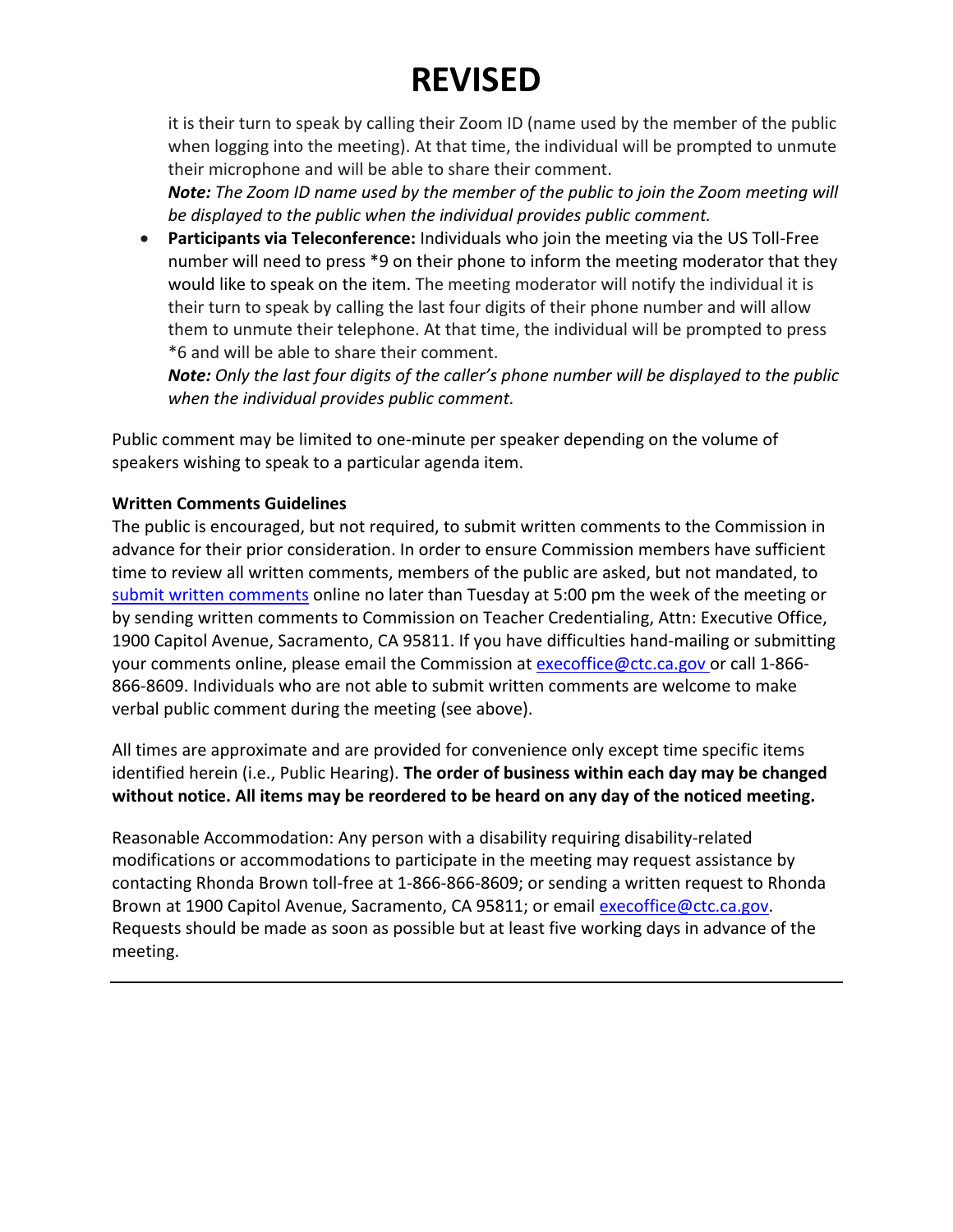**Wednesday, December 8, 2021 General Session 9:00 a.m**. Tine Sloan, Chair

Chair Tine Sloan will convene General Session. Roll call will be taken, and the Pledge of Allegiance recited.

#### Action

#### **1A: Approval of the December 2021 Consent Calendar**

The Commission will review and approve the December 2021 Consent Calendar.

#### **Closed Session**

Marysol De La Torre-Escobedo, Vice Chair

The Commission will go into Closed Session pursuant to California Government Code section 11126, to consider the following pending litigation: *Russell Charles Earnest vs. Commission on Teacher Credentialing; Committee of Credentials of the Commission on Teacher Credentialing; Does 1 Through 20* (Sacramento Superior Court, 34-2020-80003566-CU-WM-GDS). The Commission will also consider, adverse actions, Petitions for Reinstatement, Proposed Decisions, and transcript reviews in discipline cases while in Closed Session pursuant to California Education Code sections 44245, 44246, 44248, and Government Code section 11126. The Commission will report out of Closed Session appropriately concerning any and all actions taken or determinations made therein.

## **Thursday, December 9, 2021 General Session 9:00 a.m**. Tine Sloan, Chair

#### **Reconvene General Session**

Chair Tine Sloan will reconvene General Session.

#### Action

#### **1B: Approval of the September 2021 Minutes**

The Commission will review and approve the minutes of the September 2021 meeting of the Commission.

#### Action

#### **1C: Approval of the December 2021 Agenda**

The Agenda for the December 2021 meeting of the Commission is considered for approval.

Information **1D: Chair's Report**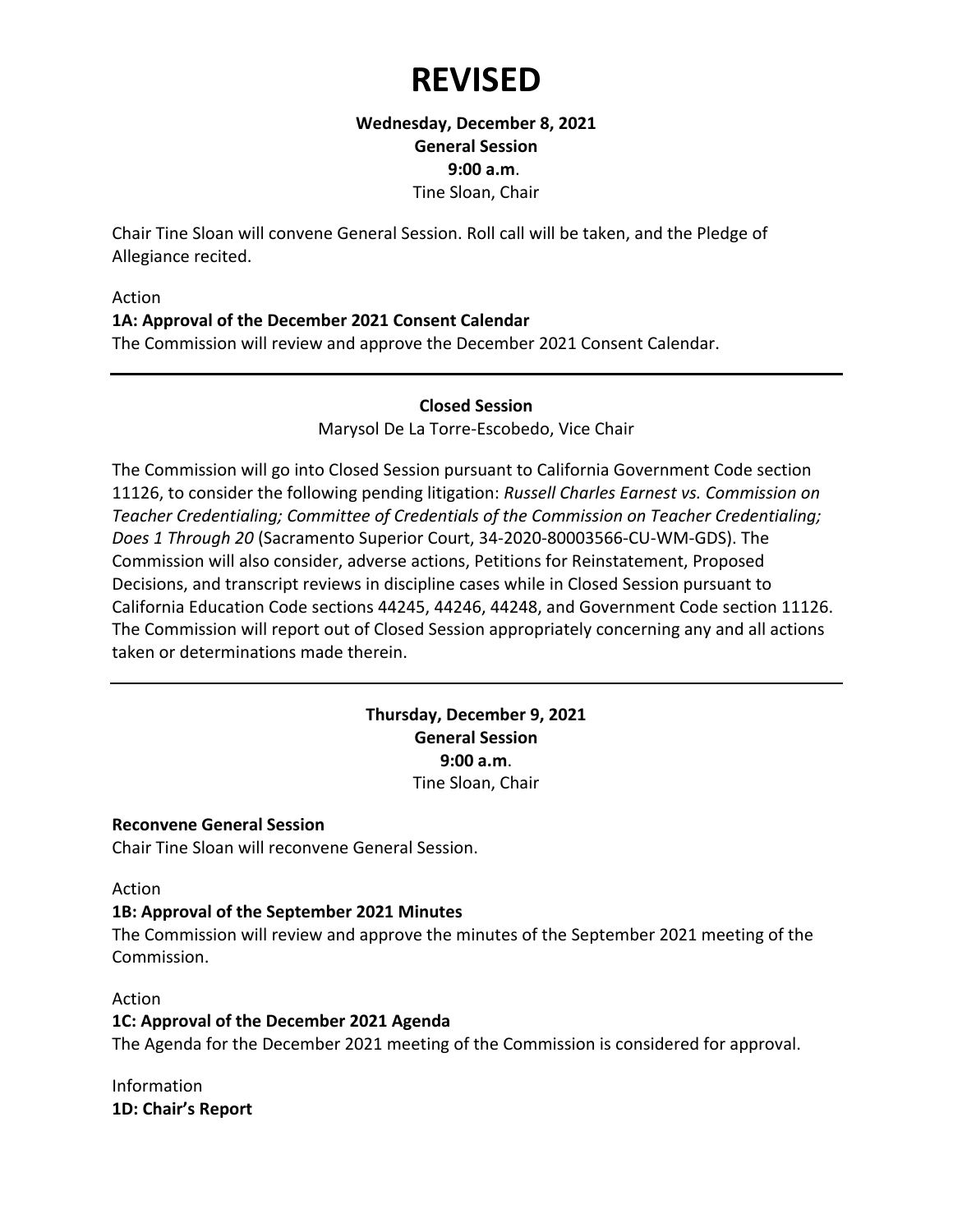Information **1E: Executive Director's Report**

Information **1F: Commission Member Reports**

Information **1G: Liaison Reports**

# **Educator Preparation Committee**

Monica Martinez, Committee Chair

Information

## **2A: Annual Report of the Committee on Accreditation 2020-21**

This agenda item presents the 2020-21 Annual Report of the Committee on Accreditation (COA).

## Action

# **2B: Discussion and Potential Adoption of the Proposed Bilingual Authorization Educator Preparation Program Standards, Bilingual Teaching Performance Expectations, and Preconditions**

This agenda item presents proposed revised draft Bilingual Authorization Educator Preparation Program Standards, Preconditions, Bilingual Teaching Performance Expectations, and a glossary in addition to a plan and proposed timeline for programs to transition to the new standards and performance expectations.

## Action

# **2C: Modifications to Proposed Amendments to Title 5 of the California Code of Regulations Pertaining to Pupil Personnel Services Credentials and Program Standards**

This agenda item provides proposed amendments to the Pupil Personnel Services regulations, which include the program standards, preconditions, and teaching performance expectations, based on recommendations from the Office of Administrative Law.

## Information/Action

**2D: Update on the California Classified School Employee Teacher Credentialing Program** This agenda item provides an update on the California Classified School Employee Teacher Credentialing Program and presents the 2021 Annual Report to the Legislature on the California Classified School Employee Teacher Credentialing Program.

## Action

**2E: Consideration of the Need to Extend Specific Flexibilities Due to the COVID-19 Pandemic** This agenda item presents information for the Commission to determine whether to extend specific measures related to licensure examinations due to the continuing impact of the COVID-19 pandemic.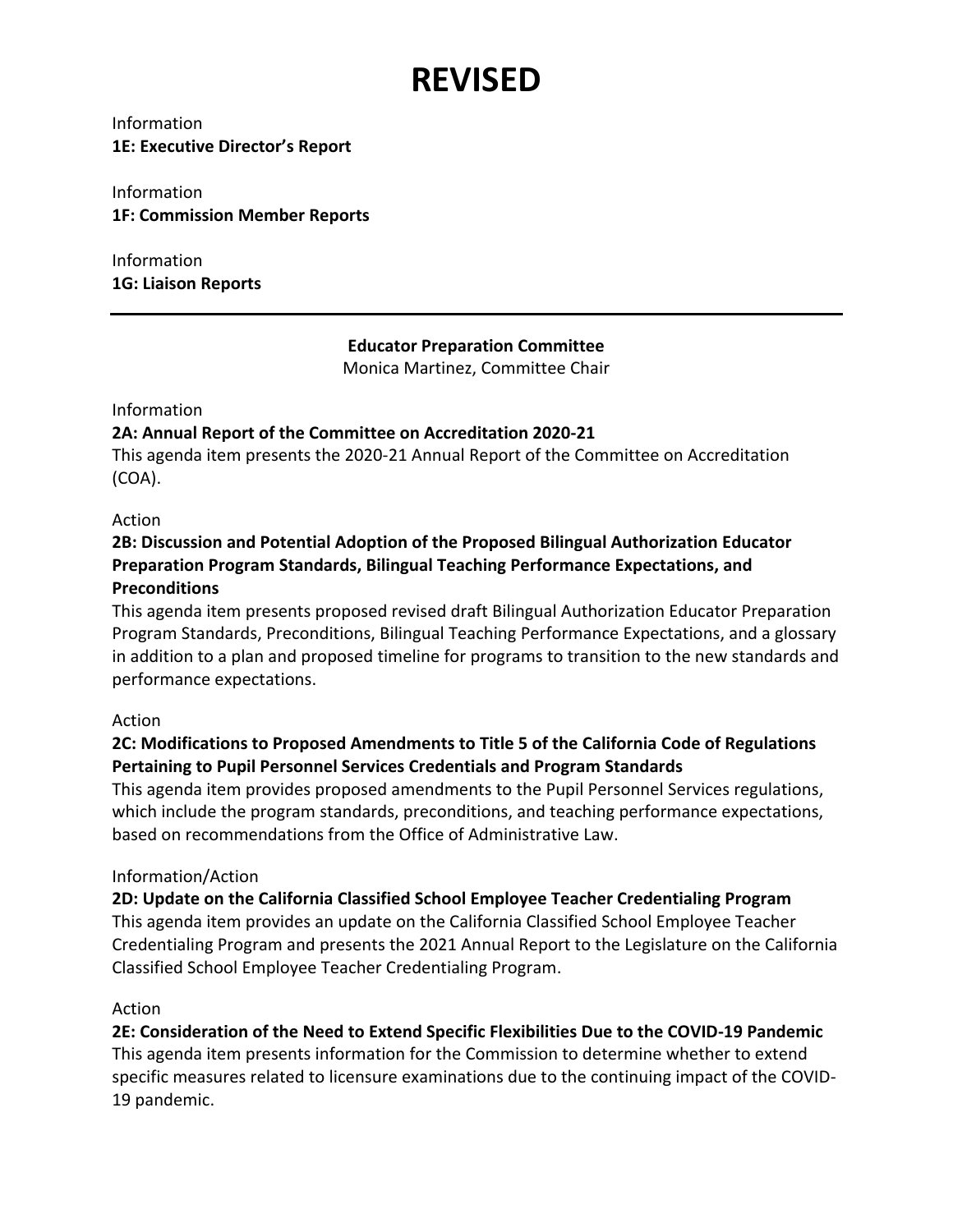Action

## **2F: Proposed Adoption of Regulations Regarding New Options for Meeting the Subject Matter Competence Requirement**

This agenda item presents draft proposed regulations to clarify and standardize implementation of new options for meeting the subject matter competence requirement in Education Code section 44259 and 44310 that were created by AB 130 (Chap. 44, Stats. 2021).

## **Friday, December 10, 2021 General Session 8:30 a.m.** Tine Sloan, Chair

#### **Reconvene General Session**

Chair Tine Sloan will reconvene General Session.

Items agendized on a previous day of this meeting, but not completed, may be taken up today.

# **Educator Preparation Committee**

Monica Martinez, Committee Chair

Action

## **2G: Initial Institutional Approval – Stage V: Consideration of Full Institutional Approval for Burton School District**

This agenda item presents, as part of the Initial Institutional Approval process, the report from the Provisional Site Visit for Burton School District, and the Committee on Accreditation's recommendation for an accreditation decision for Burton School District. The Commission will consider granting Burton School District full institutional approval.

> **Professional Practices Committee** C. Michael Cooney, Committee Chair

Information

#### **3A: Division of Professional Practices Workload Report**

This agenda item provides a report on the Division of Professional Practices' current workload.

## **General Session**

Tine Sloan, Chair

Information/Action

## **1H: Strategic Plan Update**

This agenda item provides a summary of activities undertaken by the Commission and staff over the last year to support development and updating of the Commission's strategic plan. A